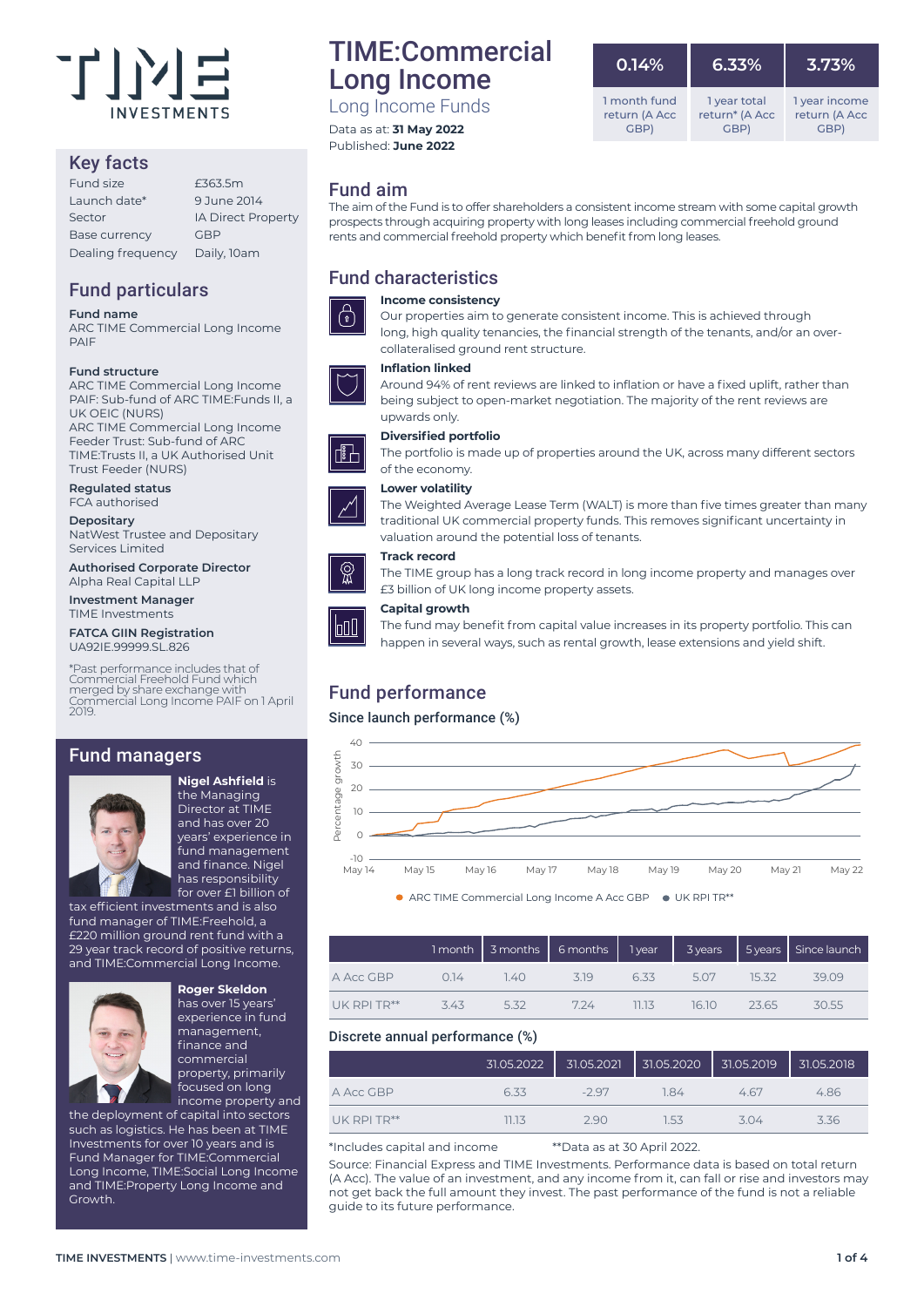# Portfolio breakdown\*

### Long lease vs Ground rent (%) Rent review frequency (%) Rent review type (%)



27.0 72.3

Annual 5 Yearly 10 Yearly Mixed

0.0 0.7

Rent review frequency (%)



■ Long lease (WALT<sup>\*</sup> 24 years) ■ Ground rent (WALT<sup>\*</sup> 152 years)

Overall WALT\* (to break) 47 years

\*WALT = Weighted Average Lease Term

| Sector weighting (%)      |            |                    |       | Region breakdown (%) |  |
|---------------------------|------------|--------------------|-------|----------------------|--|
|                           | Long Lease | <b>Ground Rent</b> | Total | <b>Fast Midlands</b> |  |
| Logistics                 | 29.7       | 0.0                | 29.7  | South West           |  |
| Hotel                     | 21.0       | 5.7                | 26.7  | South East           |  |
| Leisure                   | 15.7       | 5.4                | 21.1  | East of England      |  |
| Supermarket               | 10.3       | O.O                | 10.3  | North West           |  |
| Car Showroom              | 3.8        | O.O                | 3.8   | Yorkshire and Humber |  |
| Healthcare                | 0.0        | 2.9                | 2.9   | West Midlands        |  |
| Retail Warehouse          | 1.5        | 0.5                | 2.0   | London               |  |
| Nursery                   | 0.0        | 1.7                | 1.7   | Scotland             |  |
| Mixed (Industrial/Office) | 0.0        | 1.0                | 1.0   | North East           |  |
| Other                     | O.O        | 0.8                | 0.8   | Other                |  |
|                           |            |                    |       |                      |  |

| Region breakdown (%) |      |  |
|----------------------|------|--|
| <b>Fast Midlands</b> | 24.3 |  |
| South West           | 19.0 |  |
| South Fast           | 13.1 |  |
| East of England      | 10.1 |  |
| North West           | 8.9  |  |
| Yorkshire and Humber | 8.2  |  |
| West Midlands        | 5.4  |  |
| London               | 3.2  |  |
| Scotland             | 3.0  |  |
| North Fast           | 2.9  |  |
| Other                | 1.9  |  |
|                      |      |  |

| DHL, Manton Wood                              | 24.5   |
|-----------------------------------------------|--------|
| PGL, Liddington                               | 13.3   |
| DPD, Tipton                                   | 5.4    |
| Premier Inn, Peterborough                     | 5.0    |
| Holiday Inn, Southend                         | 4.5    |
| Retail Park (Aldi, B&M and McDonalds), Thorne | $-4.1$ |
| Travelodge, Kingston                          | 3.2    |
| Asda, Gillingham                              | 32     |
| Premier Inn, Great Yarmouth                   | 3.1    |
| St Martins Care                               | 29     |
|                                               |        |

# Top 10 holdings (%) Top 10 holdings (%) and Top 10 holdings (%)

TIME:Commercial Long Income's construction of a delivery unit located in Tipton, Midlands was completed in September 2019. The asset was purchased for £14.7 million and let on a 25 year lease to DPD Group UK starting from the completion date of 23



September 2019. The rent review of the property is five yearly with a Net Initial Yield of 4.62%.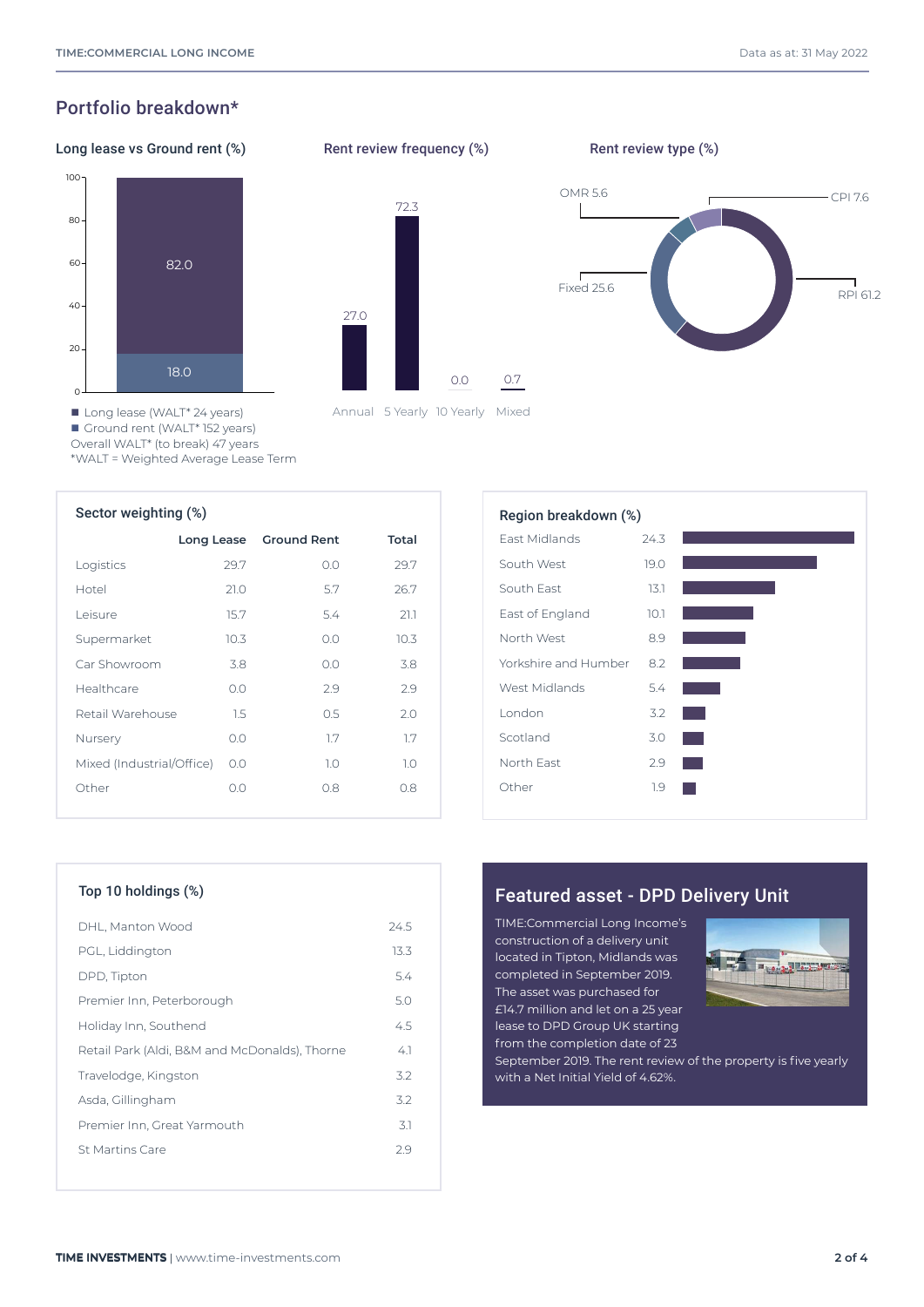# Fund manager commentary

### Fund manager commentary

The Fund has continued to deliver a consistent income return from its portfolio plus a positive capital return. This is a result of the property portfolio seeing positive performance and valuation appreciation across all the sectors where the Fund has exposure, including those sectors that faced high levels of operational pressure during the outbreak of COVID-19 and through 2020, such as the hotel sector. With increased volatility and uncertainty in traditional asset classes, alternative sectors such as real estate can lower that volatility and provide greater diversification.

The Fund has no vacant properties and operational stability has returned to most sectors. Some tenants were allowed to defer their rent in periods during COVID with repayments expected through 2022.

During the month, the Fund completed on two acquisitions. The first, a £6 million investment in a ground rent on a newly constructed 140-bedroom purpose-built Hampton by Hilton hotel in Ashford. The 175-year FRI lease contains RPI linked rent reviews.

The second, is a Premier Inn in Peterborough City Centre for a net purchase price of £16.5 million. The property is let to Premier Inn for a further 23.5 years with no break options on an FRI lease subject to upwards only 5 yearly rent reviews linked to CPI, floored and capped at 0% & 4% per annum (compounded).

These purchases extend the weighted average lease term of the Fund, which we believe will be accretive to future performance. The Fund actively monitors its portfolio and is exploring strategic sales as well as other acquisitions that will add to current and future performance.

### Fund performance

The performance of the Fund has been steadily improving since August 2020 and this has continued more recently with a positive return of 0.14% during the month of May 2022. For the 12 month period ended 31 May 2022 the Fund has produced a positive total return of 6.33%, comprising an income return of 3.73% and a capital gain of 2.60%.

The Fund's income for the quarter to 31 March 2022 of 1.03% (based on the Class A Gross Accumulation shares) was paid on 27 May 2022.

The property portfolio of the Fund will next be valued by the independent valuer at the end of June 2022.

### **Outlook**

The Fund continues to see positive valuation movements in a number of sectors, including its largest sector exposure in logistics. We expect this positive capital performance in logistics to continue in the medium term but keep the portfolio under constant review to assess current and future performance of the different sectors and whether any portfolio changes could be required to benefit ongoing and future performance.

Supportive dynamics continue to be seen across many of the sectors within the portfolio, which combined with the rental growth profile of the portfolio, signals an encouraging outlook for the Fund in the medium and long term. The Fund has never had exposure to sectors such as high street retail and shopping centres which are going through a structural change.

The WALT of the portfolio is 49 years which gives significantly greater visibility of income than in traditional commercial property. This is achieved through the specific features of long income, which includes the visibility of income through the high Weighted Average Unexpired Lease Term, married with tenant quality, sector sustainability and quality of the real estate.

Increased levels of inflation remain a concern for investors, especially in a period where rental growth in many sectors of traditional commercial property remains uncertain but one of the key features of long income is the comfort provided by structured rent reviews. Within the portfolio, around 94% of the rent reviews are linked to an inflation index or have a fixed percentage growth. It is worth noting that the portfolio currently has no voids.

The Fund and its property portfolio are well-positioned, and we anticipate the positive performance in property values to continue, with an annualised income return of around 3.5%, with that income return expected to grow in 2022. Please visit our website for all updates and information as it becomes available.

### Latest fund updates

### FCA consultation on open-ended property fund structures

The Financial Conduct Authority (FCA) has proposed a consultation on open-ended property funds. The FCA has proposed that longer redemption periods would benefit investors. On 7 May 2021, the FCA released a feedback statement on their consultation. If the FCA does proceed with applying mandatory notice periods for authorised open-ended property funds, which is, at this time, not certain, the FCA has stated that the proposed changes for authorised open-ended property funds would not be implemented before late-2023 at the earliest.

### HMRC consultation on ISA investment in open-ended property funds

HMRC has recognised that the FCA's consultation proposals may run contrary to ISA legislation, which requires ISA investors to be able to access their funds or transfer them to another ISA within 30 days of making an instruction to their ISA manager. Under current legislation, such property funds would no longer be ISA eligible investments. In order to mitigate the impact on ISA holders if the FCA's consultation proposals are introduced, HMRC is considering whether to allow existing ISA investments in open-ended property funds to remain within the ISA, while potentially prohibiting 'new' ISA investments in such funds. The HMRC consultation closed on 13 December 2020, with its findings expected to be published this year.